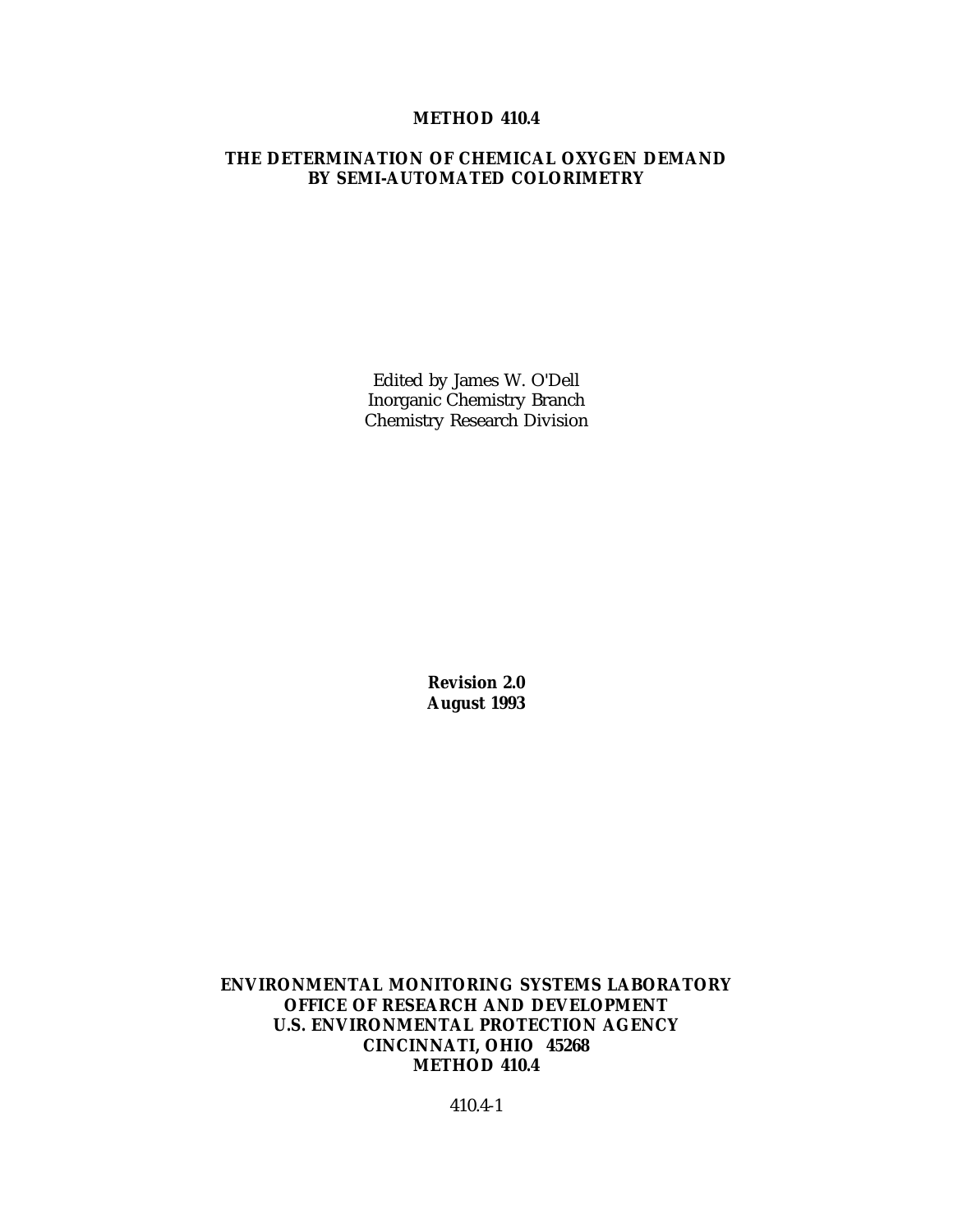## **THE DETERMINATION OF CHEMICAL OXYGEN DEMAND BY SEMI-AUTOMATED COLORIMETRY**

## **1.0 SCOPE AND APPLICATION**

- 1.1 This method covers the determination of chemical oxygen demand (COD) in ground and surface waters, domestic and industrial wastes.
- 1.2 The applicable range is 3-900 mg/L.

## **2.0 SUMMARY OF METHOD**

- 2.1 Sample, blanks, and standards in sealed tubes are heated in an oven or block digestor in the presence of dichromate at 150°C. After two hours, the tubes are removed from the oven or digester, cooled, and measured spectrophotometrically at 600 nm. The colorimetric determination may also be performed manually.
- 2.2 Reduced volume versions of this method that use the same reagents and molar ratios are acceptable provided they meet the quality control and performance requirements stated in the method.
- 2.3 Limited performance-based method modifications may be acceptable provided they are fully documented and meet or exceed requirements expressed in Section 9.0, Quality Control.

# **3.0 DEFINITIONS**

- 3.1 **Calibration Blank (CB)** -- A volume of reagent water fortified with the same matrix as the calibration standards, but without the analytes, internal standards, or surrogate analytes.
- 3.2 **Calibration Standard (CAL)** -- A solution prepared from the primary dilution standard solution or stock standard solutions and the internal standards and surrogate analytes. The CAL solutions are used to calibrate the instrument response with respect to analyte concentration.
- 3.3 **Instrument Performance Check Solution (IPC)** -- A solution of one or more method analytes, surrogates, internal standards, or other test substances used to evaluate the performance of the instrument system with respect to a defined set of criteria.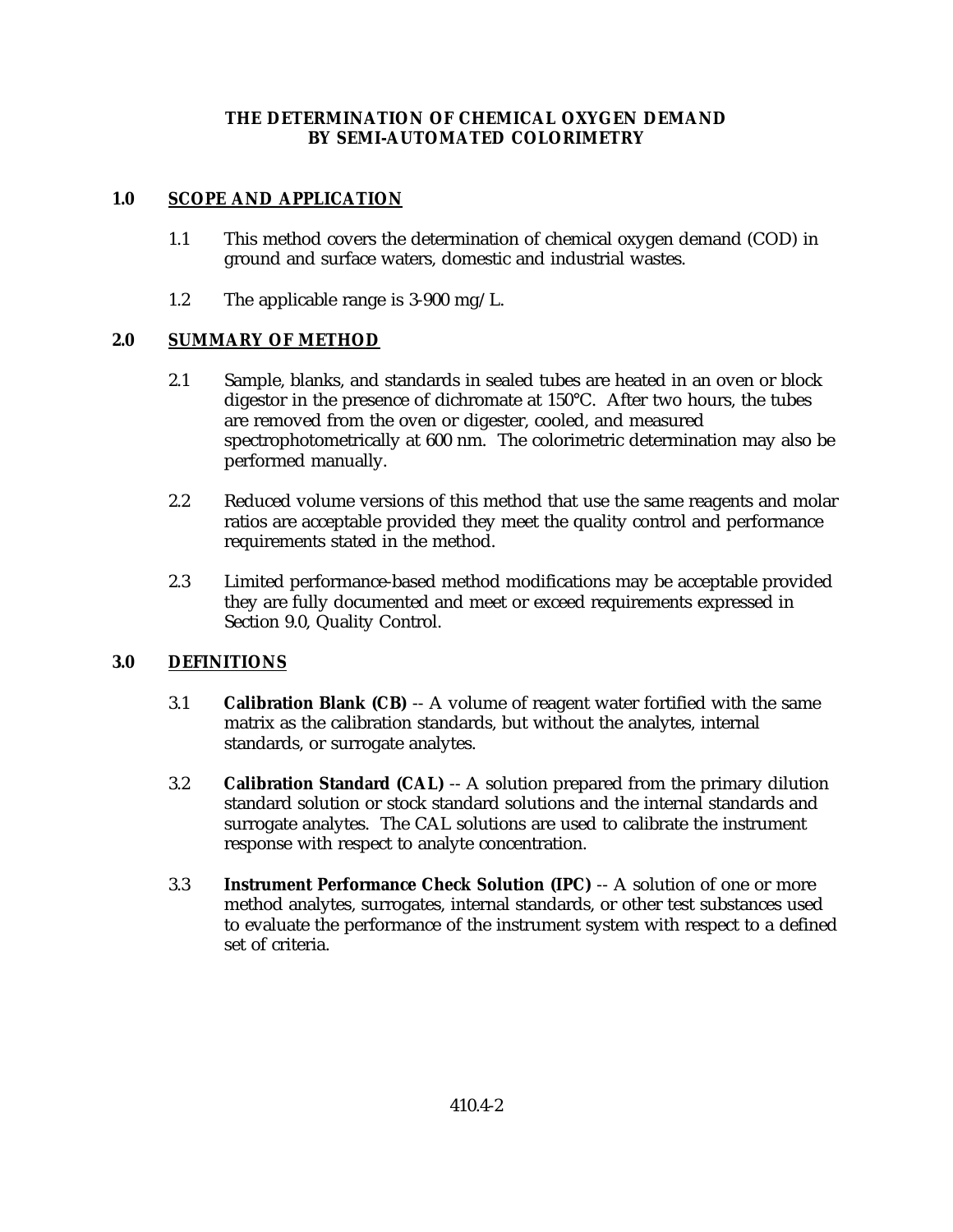- 3.4 **Laboratory Fortified Blank (LFB)** -- An aliquot of reagent water or other blank matrices to which known quantities of the method analytes are added in the laboratory. The LFB is analyzed exactly like a sample, and its purpose is to determine whether the methodology is in control, and whether the laboratory is capable of making accurate and precise measurements.
- 3.5 **Laboratory Fortified Sample Matrix (LFM)** -- An aliquot of an environmental sample to which known quantities of the method analytes are added in the laboratory. The LFM is analyzed exactly like a sample, and its purpose is to determine whether the sample matrix contributes bias to the analytical results. The background concentrations of the analytes in the sample matrix must be determined in a separate aliquot and the measured values in the LFM corrected for background concentrations.
- 3.6 **Laboratory Reagent Blank (LRB)** -- An aliquot of reagent water or other blank matrices that are treated exactly as a sample including exposure to all glassware, equipment, solvents, reagents, internal standards, and surrogates that are used with other samples. The LRB is used to determine if method analytes or other interferences are present in the laboratory environment, the reagents, or the apparatus.
- 3.7 **Linear Calibration Range (LCR)** -- The concentration range over which the instrument response is linear.
- 3.8 **Material Safety Data Sheet (MSDS)** -- Written information provided by vendors concerning a chemical's toxicity, health hazards, physical properties, fire, and reactivity data including storage, spill, and handling precautions.
- 3.9 **Method Detection Limit (MDL)** -- The minimum concentration of an analyte that can be identified, measured and reported with 99% confidence that the analyte concentration is greater than zero.
- 3.10 **Quality Control Sample (QCS)** -- A solution of method analytes of known concentrations that is used to fortify an aliquot of LRB or sample matrix. The QCS is obtained from a source external to the laboratory and different from the source of calibration standards. It is used to check laboratory performance with externally prepared test materials.
- 3.11 **Stock Standard Solution (SSS)** -- A concentrated solution containing one or more method analytes prepared in the laboratory using assayed reference materials or purchased from a reputable commercial source.

### **4.0 INTERFERENCES**

4.1 Chlorides are quantitatively oxidized by dichromate and represent a positive interference. Mercuric sulfate is added to the digestion tubes to complex the chlorides.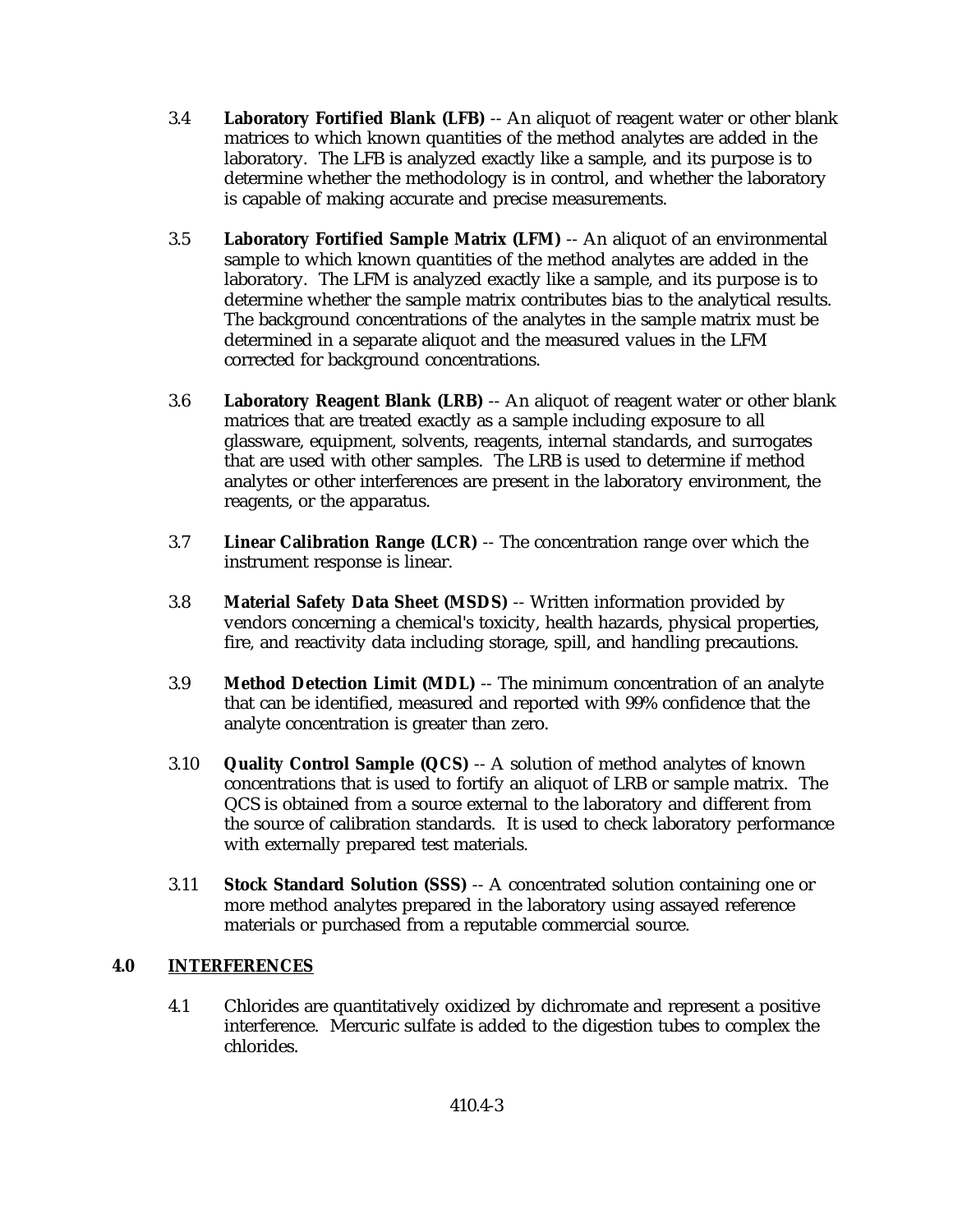4.2 Method interferences may be caused by contaminants in the reagent water, reagents, glassware, and other sample processing apparatus that bias analyte response.

## **5.0 SAFETY**

- 5.1 The toxicity or carcinogenicity of each reagent used in this method has not been fully established. Each chemical should be regarded as a potential health hazard and exposure should be as low as reasonably achievable. Cautions are included for known extremely hazardous materials or procedures.
- 5.2 Each laboratory is responsible for maintaining a current awareness file of OSHA regulations regarding the safe handling of the chemicals specified in this method. A reference file of Material Safety Data Sheets (MSDS) should be made available to all personnel involved in the chemical analysis. The preparation of a formal safety plan is also advisable.
- 5.3 The following chemicals have the potential to be highly toxic or hazardous, consult MSDS.
	- 5.3.1 Mercuric sulfate (Section 7.2)
	- 5.3.2 Potassium dichromate (Section 7.2)
	- 5.3.3 Sulfuric acid (Sections 7.2, 7.3, and 7.4)

### **6.0 EQUIPMENT AND SUPPLIES**

- 6.1 Balance -- Analytical, capable of accurately weighing to the nearest 0.0001 g.
- 6.2 Glassware -- Class A volumetric flasks and pipets as required.
- 6.3 Block digestor or drying oven capable of maintaining 150°C.
- 6.4 Muffle furnace capable of 500°C.
- 6.5 Culture tube with Teflon-lined screw cap, 16 x 100 mm or 25 x 150 mm.
- 6.6 Automated continuous flow analysis equipment designed to deliver and react sample and reagents in the required order and ratios.
- 6.6.1 Sampling device (sampler)
	- 6.6.2 Multichannel pump
	- 6.6.3 Reaction unit or manifold
	- 6.6.4 Colorimetric detector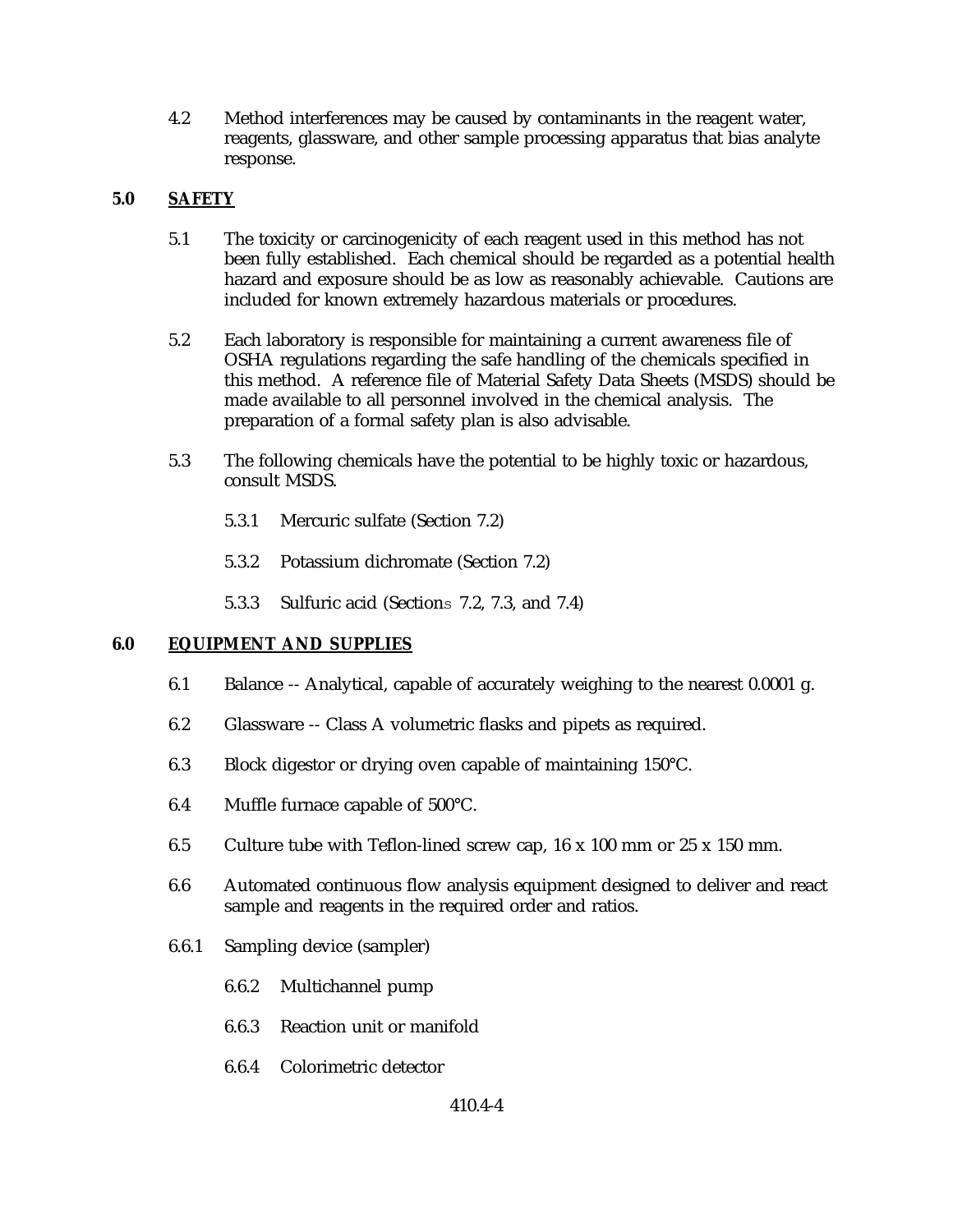#### 6.6.5 Data recording device

### **7.0 REAGENTS AND STANDARDS**

- 7.1 Reagent water: Distilled or deionized water, free of the analyte of interest. ASTM Type II or equivalent.
- 7.2 Digestion solution: Add 5.1 g potassium dichromate  $K_2Cr_2O_7$  (CASRN 7778-50-9), 84 mL conc. sulfuric acid  $H_2SO_4$  (CASRN 8014-95-7) and 16.7 g mercuric sulfate  $HgSO<sub>4</sub>$  (CASRN 7783-35-9) to 250 mL of reagent water, cool and dilute to 500 mL. CAUTION: CAN BE VERY HOT!
- 7.3 Catalyst solution: Add 22 g silver sulfate  $Ag_sSO_4$  (CASRN 10294-26-5) to a 4.09 kg bottle of conc.  $H_2SO_4$ . Stir until dissolved.
- 7.4 Sampler wash solution: Add 250 mL of conc.  $H<sub>2</sub>SO<sub>4</sub>$  to 250 mL of reagent water. CAUTION: PREPARE CAREFULLY, HIGH HEAT GENERATION!
- 7.5 Stock potassium hydrogen phthalate standard: Dissolve 0.425 g KHP (CASRN 877-24-7) in 400 mL of reagent water and dilute to 500 mL. 1 mL = 1 mg COD.

### **8.0 SAMPLE COLLECTION, PRESERVATION AND STORAGE**

- 8.1 Samples should be collected in plastic or glass bottles. All bottles must be thoroughly cleansed and rinsed with reagent water. Volume collected should be sufficient to insure a representative sample, allow for replicate analysis (if required), and minimize waste disposal.
- 8.2 Samples must be preserved with  $H_2SO_4$  to a pH <2 and cooled to 4°C at the time of collection.
- 8.3 Samples should be analyzed as soon as possible after collection. If storage is required, preserved samples maintained at 4°C may be held for up to 28 days.

### **9.0 QUALITY CONTROL**

9.1 Each laboratory using this method is required to operate a formal quality control (QC) program. The minimum requirements of this program consist of an initial demonstration of laboratory capability, and the periodic analysis of laboratory reagent blanks, fortified blanks, and other laboratory solutions as a continuing check on performance. The laboratory is required to maintain performance records that define the quality of the data that are generated.

### 9.2 INITIAL DEMONSTRATION OF PERFORMANCE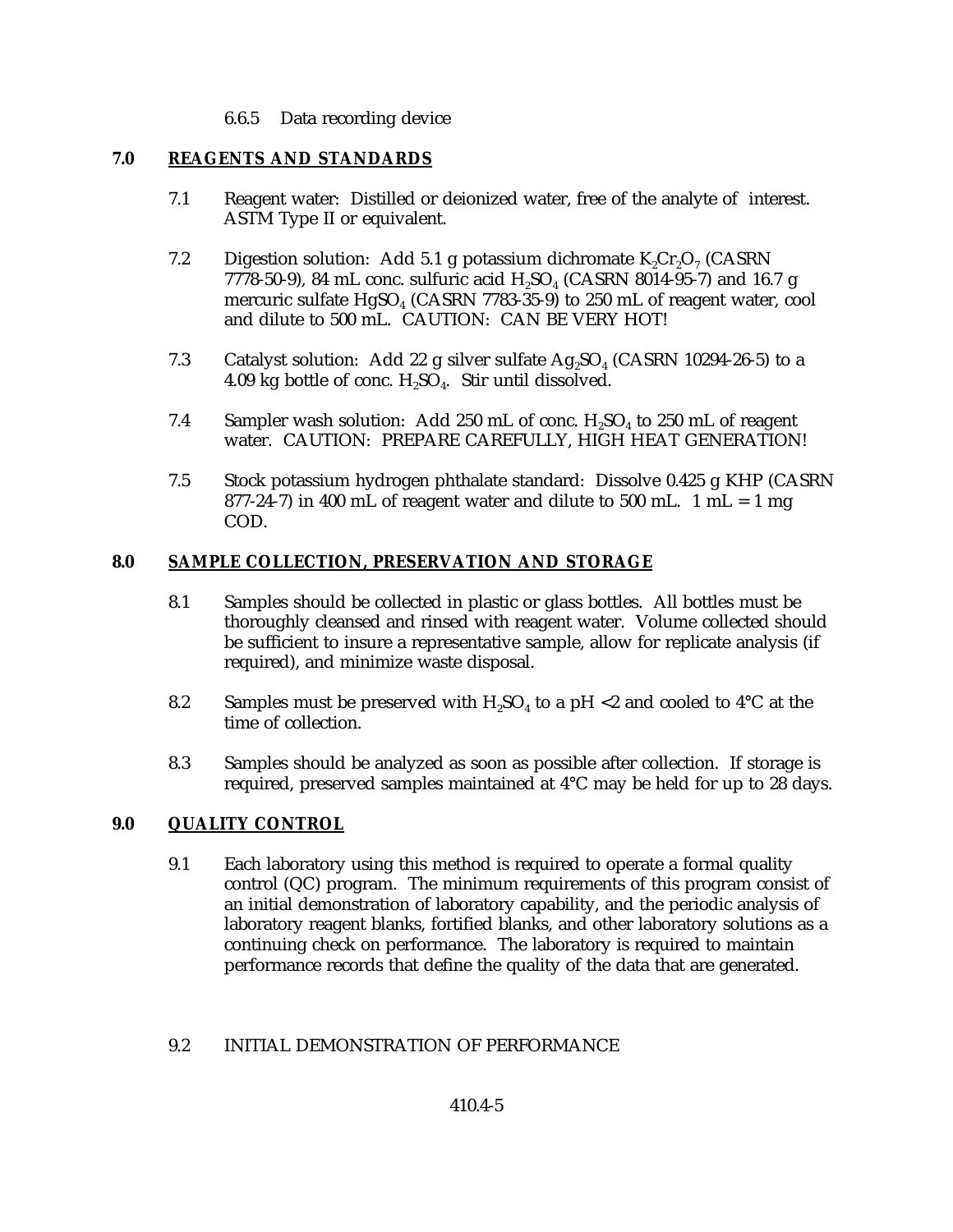- 9.2.1 The initial demonstration of performance is used to characterize instrument performance (determination of linear calibration ranges and analysis of QCS) and laboratory performance (determination of MDLs) prior to performing analyses by this method.
- 9.2.2 Linear Calibration Range (LCR) -- The LCR must be determined initially and verified every six months or whenever a significant change in instrument response is observed or expected. The initial demonstration of linearity must use sufficient standards to insure that the resulting curve is linear. The verification of linearity must use a minimum of a blank and three standards. If any verification data exceeds the initial values by  $\pm 10\%$ , linearity must be reestablished. If any portion of the range is shown to be nonlinear, sufficient standards must be used to clearly define the nonlinear portion.
- 9.2.3 Quality Control Sample (QCS) -- When beginning the use of this method, on a quarterly basis or as required to meet data-quality needs, verify the calibration standards and acceptable instrument performance with the preparation and analyses of a QCS. If the determined concentrations are not within  $\pm 10\%$  of the stated values, performance of the determinative step of the method is unacceptable. The source of the problem must be identified and corrected before either proceeding with the initial determination of MDLs or continuing with on-going analyses.
- 9.2.4 Method Detection Limit (MDL) -- MDLs must be established for all analytes, using reagent water (blank) fortified at a concentration of two to three times the estimated instrument detection limit.<sup> $(2)$ </sup> To determine MDL values, take seven replicate aliquots of the fortified reagent water and process through the entire analytical method. Perform all calculations defined in the method and report the concentration values in the appropriate units. Calculate the MDL as follows:

$$
MDL = (t) \times (S)
$$

where,  $t =$  Student's t value for a 99% confidence level and a standard deviation estimate with n-1 degrees of freedom  $[t = 3.14$  for seven replicates] S = standard deviation of the replicate analyses

MDLs should be determined every six months, when a new operator begins work, or whenever there is a significant change in the background or instrument response.

#### 9.3 ASSESSING LABORATORY PERFORMANCE

#### 410.4-6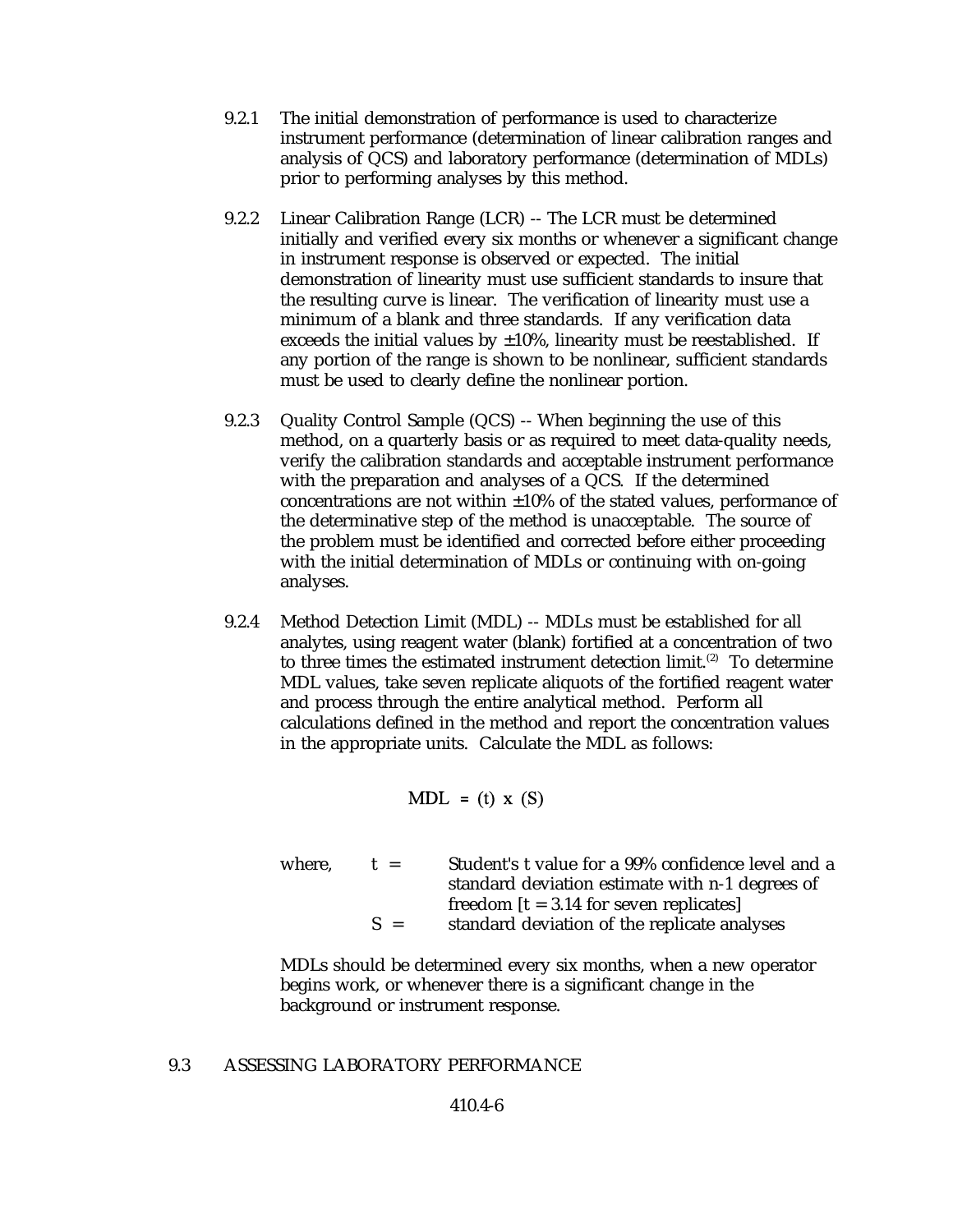- 9.3.1 Laboratory Reagent Blank (LRB) -- The laboratory must analyze at least one LRB with each batch of samples. Data produced are used to assess contamination from the laboratory environment. Values that exceed the MDL indicate laboratory or reagent contamination should be suspected and corrective actions must be taken before continuing the analysis.
- 9.3.2 Laboratory Fortified Blank (LFB) -- The laboratory must analyze at least one LFB with each batch of samples. Calculate accuracy as percent recovery (Section 9.4.2). If the recovery of any analyte falls outside the required control limits of 90-110%, that analyte is judged out of control, and the source of the problem should be identified and resolved before continuing analyses.
- 9.3.3 The laboratory must use LFB analyses data to assess laboratory performance against the required control limits of 90-110%. When sufficient internal performance data become available (usually a minimum of 20-30 analyses), optional control limits can be developed from the percent mean recovery (x) and the standard deviation (S) of the mean recovery. These data can be used to establish the upper and lower control limits as follows:

UPPER CONTROL LIMIT  $= x + 3S$ LOWER CONTROL LIMIT  $= x - 3S$ 

The optional control limits must be equal to or better than the required control limits of 90-110%. After each five to ten new recovery measurements, new control limits can be calculated using only the most recent 20-30 data points. Also, the standard deviation (S) data should be used to established an on-going precision statement for the level of concentrations included in the LFB. These data must be kept on file and be available for review.

9.3.4 Instrument Performance Check Solution (IPC) -- For all determinations, the laboratory must analyze the IPC (a mid-range check standard) and a calibration blank immediately following daily calibration, after every tenth sample (or more frequently, if required), and at the end of the sample run. Analysis of the IPC solution and calibration blank immediately following calibration must verify that the instrument is within  $\pm 10\%$  of calibration. Subsequent analyses of the IPC solution must verify the calibration is still within  $\pm 10\%$ . If the calibration cannot be verified within the specified limits, reanalyze the IPC solution. If the second analysis of the IPC solution confirms calibration to be outside the limits, sample analysis must be discontinued, the cause determined and/or in the case of drift, the instrument recalibrated. All samples following the last acceptable IPC solution must be reanalyzed. The analysis data of the calibration blank and IPC solution must be kept on file with the sample analyses data.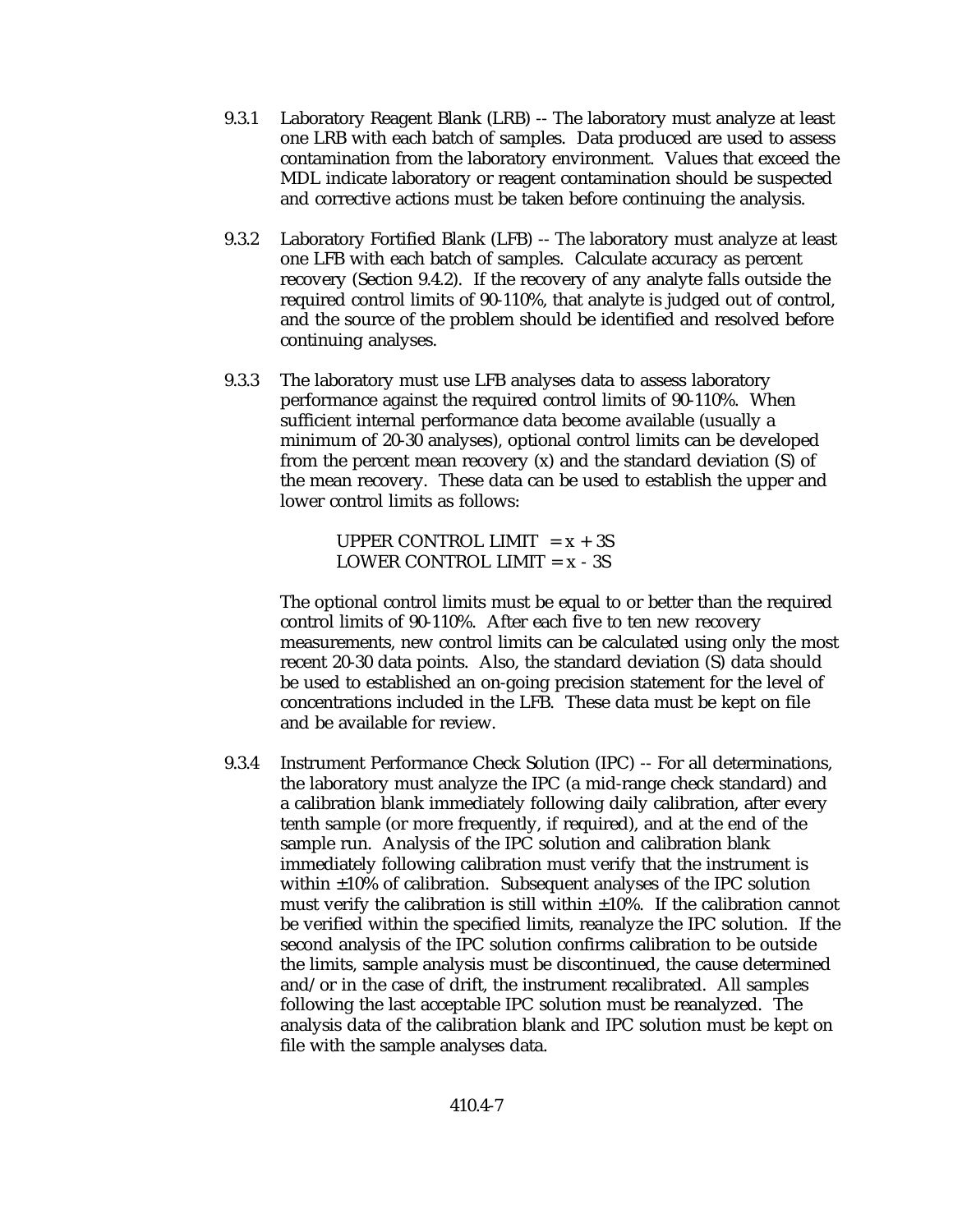#### 9.4 ASSESSING ANALYTE RECOVERY AND DATA QUALITY

- 9.4.1 Laboratory Fortified Sample Matrix (LFM) -- The laboratory must add a known amount of analyte to a minimum of 10% of the routine samples. In each case, the LFM aliquot must be a duplicate of the aliquot used for sample analysis. The analyte concentration must be high enough to be detected above the original sample and should not be less than four times the MDL. The added analyte concentration should be the same as that used in the laboratory fortified blank.
- 9.4.2 Calculate the percent recovery for each analyte, corrected for concentrations measured in the unfortified sample, and compare these values to the designated LFM recovery range 90-110%. Percent recovery may be calculated using the following equation:

$$
R = \frac{C_s - C}{s} \times 100
$$

where,  $R =$  percent recovery

 $C<sub>s</sub>$  = fortified sample concentration

 $C =$  sample background concentration

- s = concentration equivalent of analyte added to sample
- 9.4.3 If the recovery of any analyte falls outside the designated LFM recovery range and the laboratory performance for that analyte is shown to be in control (Section 9.3), the recovery problem encountered with the LFM is judged to be either matrix or solution related, not system related.
- 9.4.4 Where reference materials are available, they should be analyzed to provide additional performance data. The analysis of reference samples is a valuable tool for demonstrating the ability to perform the method acceptably.

#### **10.0 CALIBRATION AND STANDARDIZATION**

- 10.1 Prepare a series of at least three standards, covering the desired range, by diluting appropriate volumes of the stock standard (Section 7.5)and a blank.
- 10.2 Process standards and blanks as described under Procedure (Section 11.0).
- 10.3 Set up manifold as shown in Figure 1.
- 10.4 Allow the instrument to warm up as required. Pump all reagents until a stable baseline is achieved.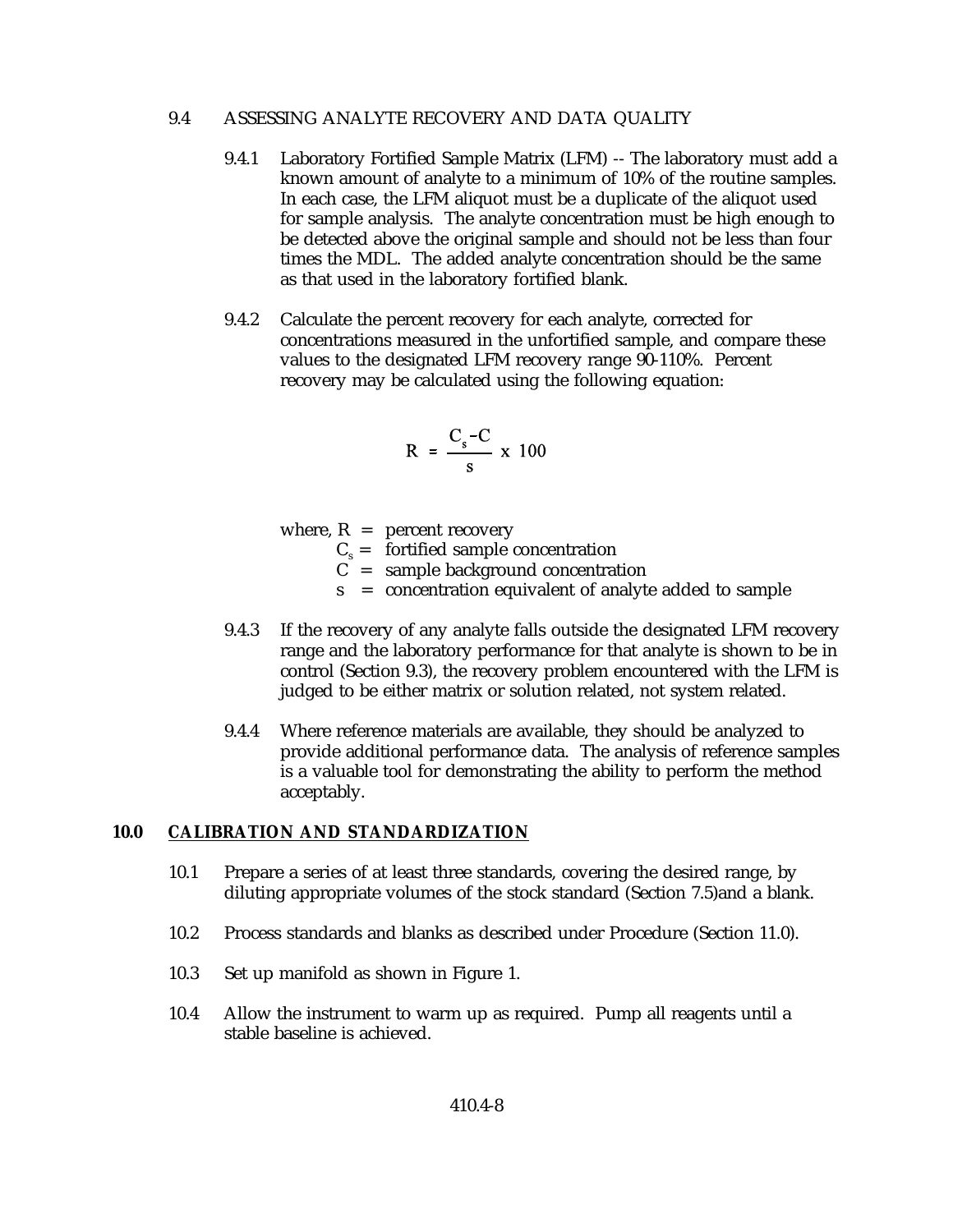- 10.5 Place appropriate standards in the sampler in order of decreasing concentration and perform analysis.
- 10.6 Prepare a standard curve by plotting instrument response against concentration values. A calibration curve may be fitted to the calibration solutions concentration/response data using computer or calculator based regression curve fitting techniques. Acceptance or control limits should be established using the difference between the measured value of the calibration solution and the "true value" concentration.
- 10.7 After the calibration has been established, it must be verified by the analysis of a suitable QCS. If measurements exceed  $\pm 10\%$  of the established QCS value, the analysis should be terminated and the instrument recalibrated. The new calibration must be verified before continuing analysis. Periodic reanalysis of the QCS is recommended as a continuing calibration check.

### **11.0 PROCEDURE**

- 11.1 Wash all culture tubes and screw caps with  $20\%$  H<sub>2</sub>SO<sub>4</sub> before their first use to prevent contamination. Trace contamination may be removed from the tubes by igniting them in a muffle furnace at 500°C for one hour.
- 11.2 Pipet 2.5 mL of sample, standard or blank, into 16 x 100 mm tubes or 10 mL into 25 x 100 mm tubes.
- 11.3 Add 1.5 mL of digestion solution (Section 7.2) to the 16 x 100 mm tubes or 6.0 mL to the 25 x 150 mm tubes and mix.
- 11.4 Add 3.5 mL of catalyst solution (Section 7.3) carefully down the side of the 16 x 100 mm tubes or 14.0 mL to the 25 x 150 mm tubes.
- 11.5 Cap tubes tightly and shake to mix layer. **CAUTION:** Tubes are hot.
- 11.6 Place tubes into a block digester or oven at 150°C and heat for two hours.
- 11.7 Remove, mix, and cool tubes. Allow any precipitate to settle.
- 11.8 Fill and connect reagent containers and start system. Allow the instrument to warm up as required. Pump all reagents until a stable baseline is achieved.
- 11.9 Place standards, blanks, and samples in sampler tray. Calibrate instrument, and begin analysis.

# **12.0 DATA ANALYSIS AND CALCULATIONS**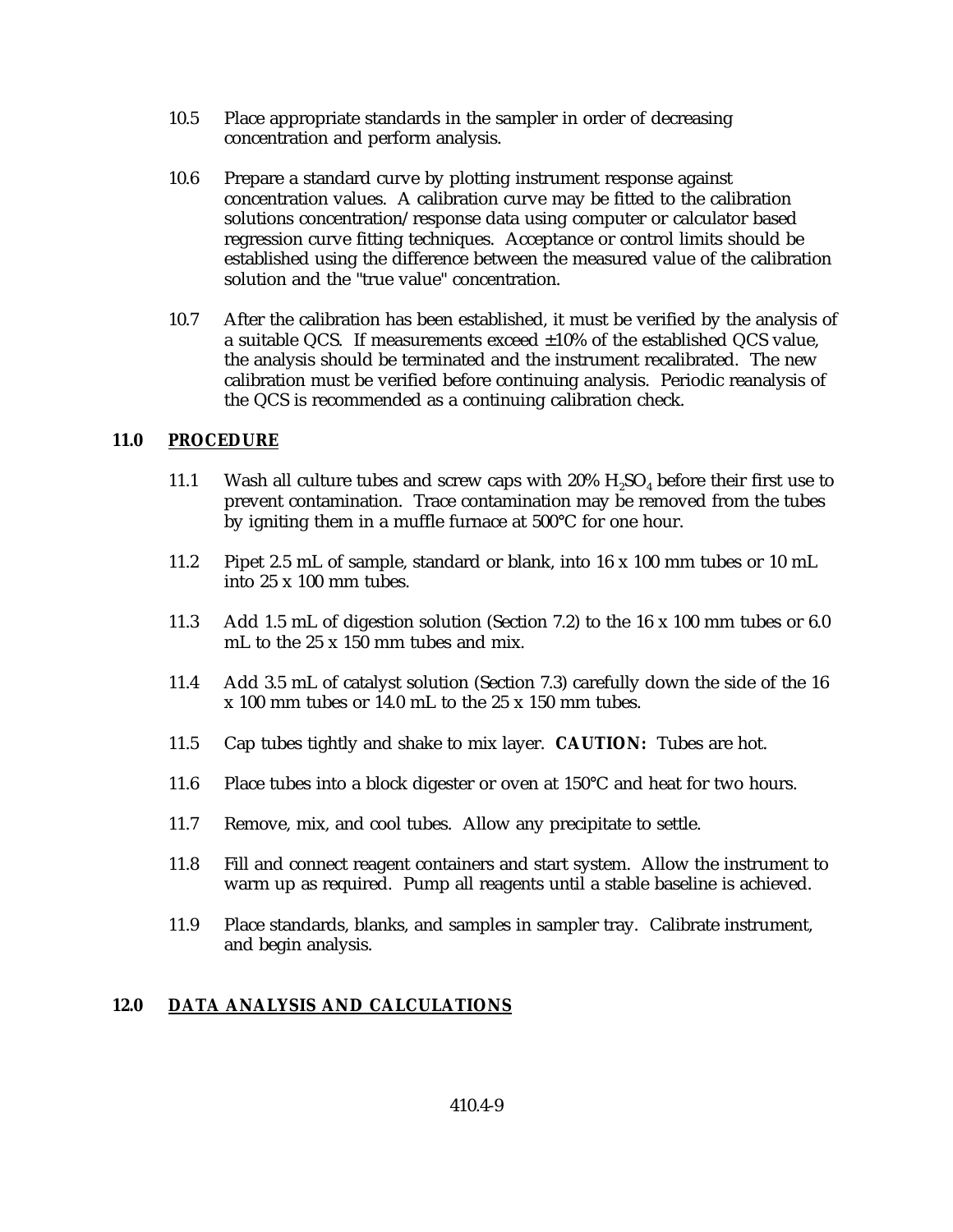- 12.1 Prepare a calibration curve by plotting instrument response against standard concentration. Compute sample concentration by comparing sample response with the standard curve. Multiply answer by appropriate dilution factor.
- 12.2 Report only those values that fall between the lowest and the highest calibration standards. Samples exceeding the highest standard should be diluted and reanalyzed.
- l2.3 Report results in mg/L.

# **13.0 METHOD PERFORMANCE**

- 13.1 The interlaboratory precision and accuracy data in Table 1 were developed using a reagent water matrix. Values are in mg COD/L.
- 13.2 Single laboratory precision data can be estimated at 50-75% of the interlaboratory precision estimates.

## **l4.0 POLLUTION PREVENTION**

- 14.1 Pollution prevention encompasses any technique that reduces or eliminates the quantity or toxicity of waste at the point of generation. Numerous opportunities for pollution prevention exist in laboratory operation. The EPA has established a preferred hierarchy of environmental management techniques that places pollution prevention as the management option of first choice. Whenever feasible, laboratory personnel should use pollution prevention techniques to address their waste generation. When wastes cannot be feasibly reduced at the source, the Agency recommends recycling as the next best option.
- 14.2 The quantity of chemicals purchased should be based on expected usage during its shelf life and disposal cost of unused material. Actual reagent preparation volumes should reflect anticipated usage and reagent stability.
- 14.3 For information about pollution prevention that may be applicable to laboratories and research institutions, consult "Less is Better: Laboratory Chemical Management for Waste Reduction," available from the American Chemical Society's Department of Government Regulations and Science Policy, 1155 16th Street N.W., Washington, D.C. 20036, (202) 872-4477.

### **15.0 WASTE MANAGEMENT**

15.1 The Environmental Protection Agency requires that laboratory waste management practices be conducted consistent with all applicable rules and regulations. Excess reagents, samples, and method process wastes should be characterized and disposed of in an acceptable manner. The Agency urges laboratories to protect the air, water, and land by minimizing and controlling all releases from hoods and bench operations, complying with the letter and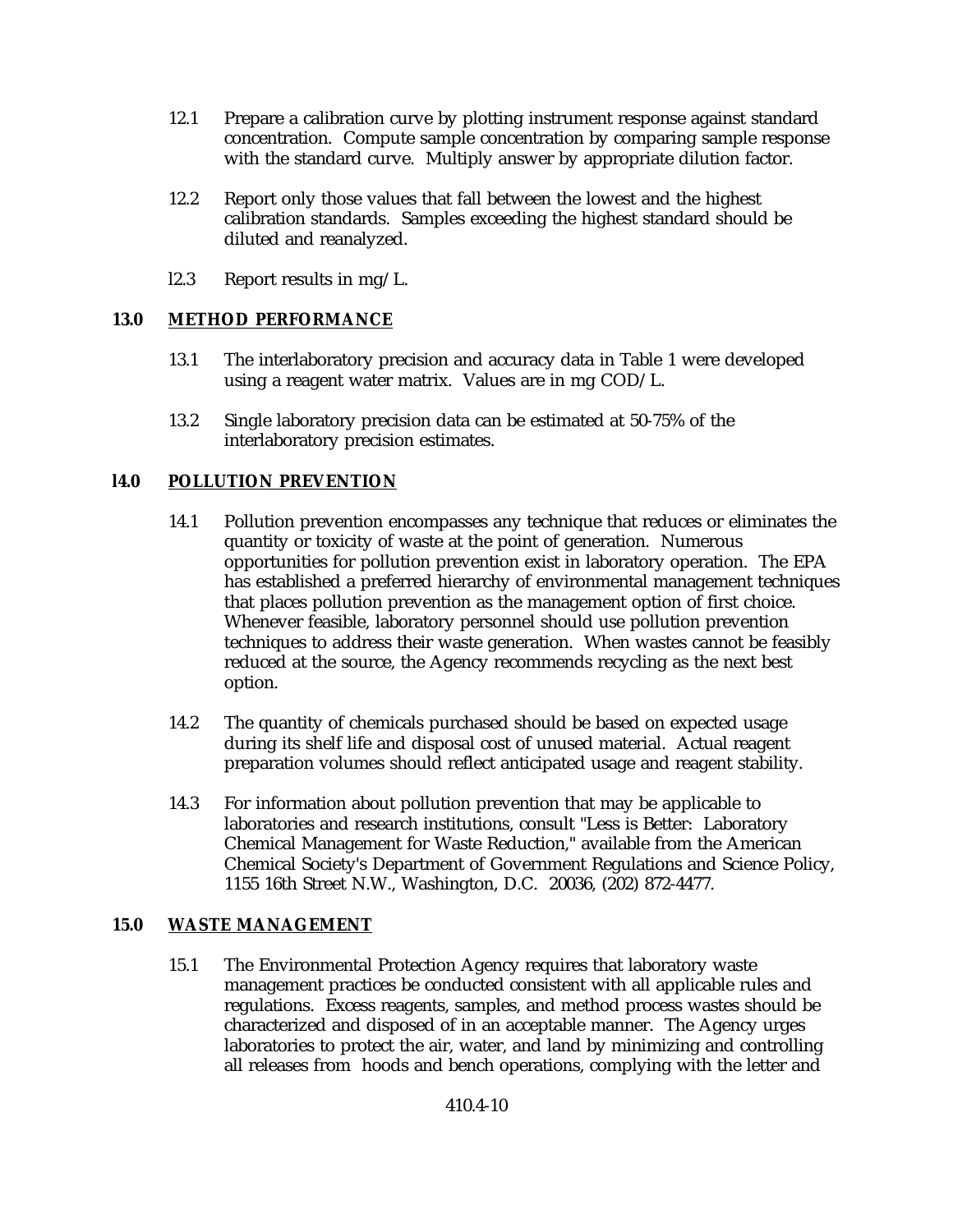spirit of any waste discharge permit and regulations, and by complying with all solid and hazardous waste regulations, particularly the hazardous waste identification rules and land disposal restrictions. For further information on waste management consult the "Waste Management Manual for Laboratory Personnel," available from the American Chemical Society at the address listed in Section 14.3.

#### **16.0 REFERENCES**

- 1. Jirka, A.M., and M.J. Carter, "Micro-Semi-Automated Analysis of Surface and .Wastewaters for Chemical Oxygen Demand". Anal. Chem. 47:1397, (1975).
- 2. Code of Federal Regulations 40, Ch. 1, Pt. 136, Appendix B.

#### **17.0 TABLES, DIAGRAMS, FLOWCHARTS, AND VALIDATION DATA**

| Number of<br><b>Values</b><br><b>Reported</b> | <b>True</b><br>Value<br>(T) | Mean<br>(X) | <b>Residual</b><br>for X | <b>Standard</b><br><b>Deviation</b><br>(S) | <b>Residual</b><br>for S |
|-----------------------------------------------|-----------------------------|-------------|--------------------------|--------------------------------------------|--------------------------|
| 241                                           | 18.2                        | 18.9398     | $-0.4220$                | 5.2026                                     | $-0.0964$                |
| 144                                           | 26.3                        | 26.1454     | $-1.0445$                | 5.6142                                     | $-0.0888$                |
| 140                                           | 28.5                        | 32.7275     | 3.4115                   | 6.2230                                     | 0.4103                   |
| 112                                           | 43.5                        | 42.8360     | $-0.9763$                | 6.4351                                     | $-0.1257$                |
| 261                                           | 46.6                        | 45.3034     | $-1.5049$                | 6.7677                                     | 0.0523                   |
| 181                                           | 50.0                        | 49.4740     | $-0.6201$                | 7.0494                                     | 0.1644                   |
| 262                                           | 65.4                        | 63.2876     | $-1.6894$                | 7.6041                                     | $-0.0489$                |
| 182                                           | 76.2                        | 75.7960     | 0.3816                   | 8.4490                                     | 0.2573                   |
| 141                                           | 91.7                        | 94.0772     | 3.6833                   | 7.9289                                     | $-1.0358$                |
| 250                                           | 121                         | 117.7424    | $-0.9678$                | 9.6197                                     | $-0.8063$                |
| 144                                           | 201                         | 196.9391    | 0.9151                   | 14.6995                                    | 0.2837                   |
| 113                                           | 229                         | 221.8109    | $-1.2730$                | 17.3403                                    | 1.5280                   |

**TABLE 1. INTERLABORATORY PRECISION AND ACCURACY DATA**

REGRESSIONS: X = 0.966T - 1.773, S = 0.050T + 4.391